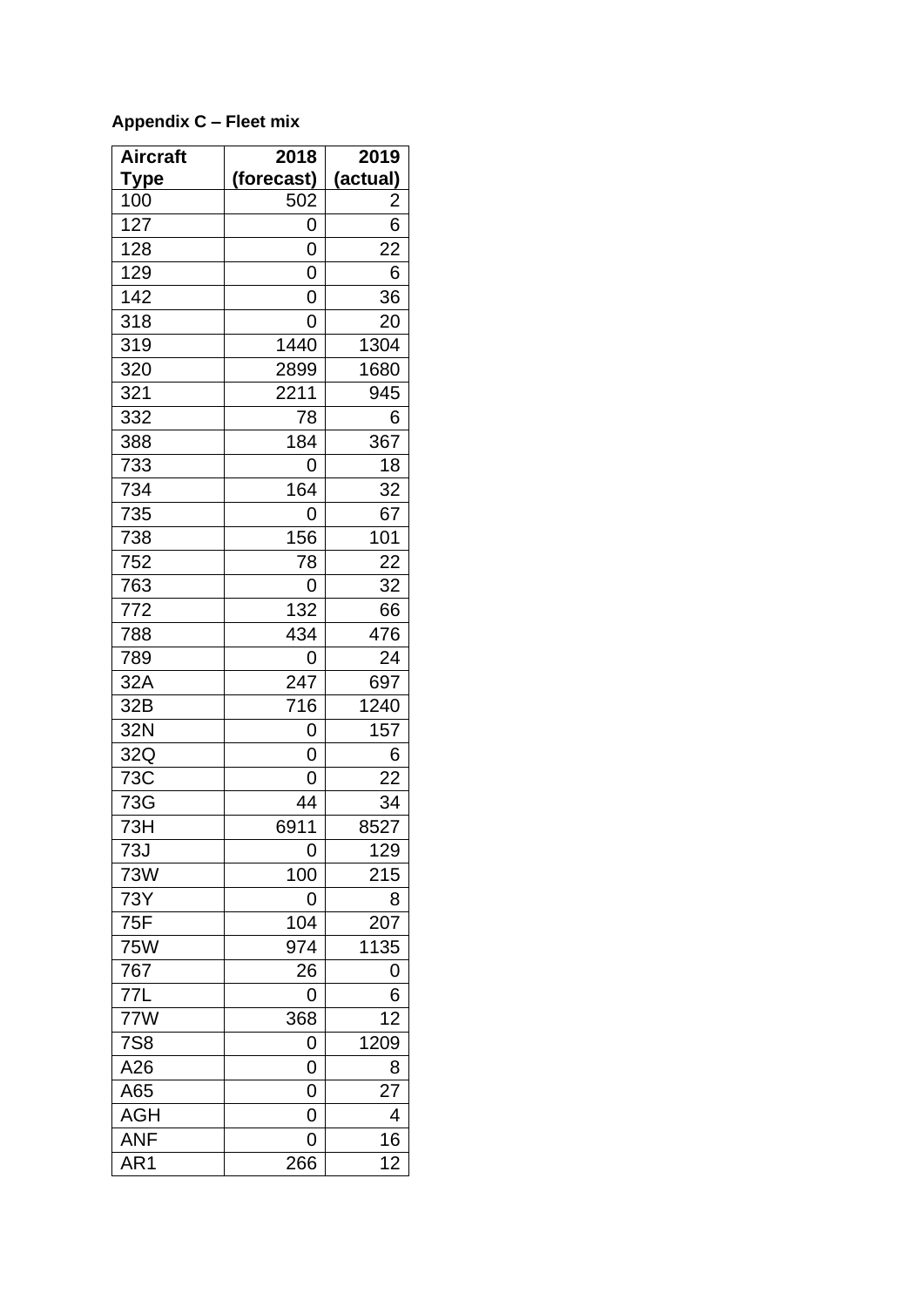| AR <sub>8</sub>         | 144            | 202                     |
|-------------------------|----------------|-------------------------|
| AT7                     | 1037           | 942                     |
| <b>ATF</b>              | 0              | 254                     |
| <b>ATP</b>              | 12             | 22                      |
| <b>B20</b>              | 0              | 76                      |
| <b>B30</b>              | 0              | $\overline{\mathbf{c}}$ |
| BE4                     | 0              | 39                      |
| $\overline{BH2}$        | 0              | $\mathbf 1$             |
| C34                     | 0              | $\overline{2}$          |
| C64                     | $\overline{0}$ | 8                       |
| CCX                     | 0              | 35                      |
|                         | 0              | 16                      |
| $\frac{CJ1}{CJ2}$       | $\overline{0}$ | 28                      |
| $\frac{CJ4}{CJ5}$       | 0              | 10                      |
|                         | 0              | 23                      |
| CJ <sub>6</sub>         | 0              | 4                       |
|                         | $\overline{0}$ | $\overline{\mathbf{c}}$ |
| CJ <sub>R</sub><br>CJR  | 0              | 102                     |
| CJM<br>CJT              | $\overline{0}$ | 35                      |
|                         | 0              | 14                      |
| CL <sub>3</sub>         | 0              | 4                       |
| CL <sub>5</sub>         | 0              | 20                      |
| <b>CNA</b>              | 0              | $\overline{\mathbf{c}}$ |
| <b>CNC</b>              | 0              | 24                      |
| <b>CNJ</b>              | 0              | 4                       |
|                         | 0              | 10                      |
| CR2<br>CR9              | 626            | 673                     |
| $\overline{\text{CS1}}$ | 14             | 42                      |
| $\overline{\text{CS3}}$ | 0              | 18                      |
| D <sub>28</sub>         | 0              | 31                      |
| D <sub>2</sub> L        | 0              | 14                      |
| DF7                     | 0              | $\overline{25}$         |
| DF9                     | 0              | 15                      |
| $\overline{DH4}$        | 6823           | 6320                    |
| E70                     | 30             | 50                      |
| E75                     | 2901           | 1275                    |
| E7W                     | 0              | 62                      |
| E90                     | 462            | 708                     |
| E95                     | 28             | 823                     |
| EA <sub>5</sub>         | 0              | 4                       |
| EM2                     | 52             | 0                       |
| EP <sub>1</sub>         | 0              | 10                      |
| ER3                     | 0              | 15                      |
| ER4                     |                |                         |